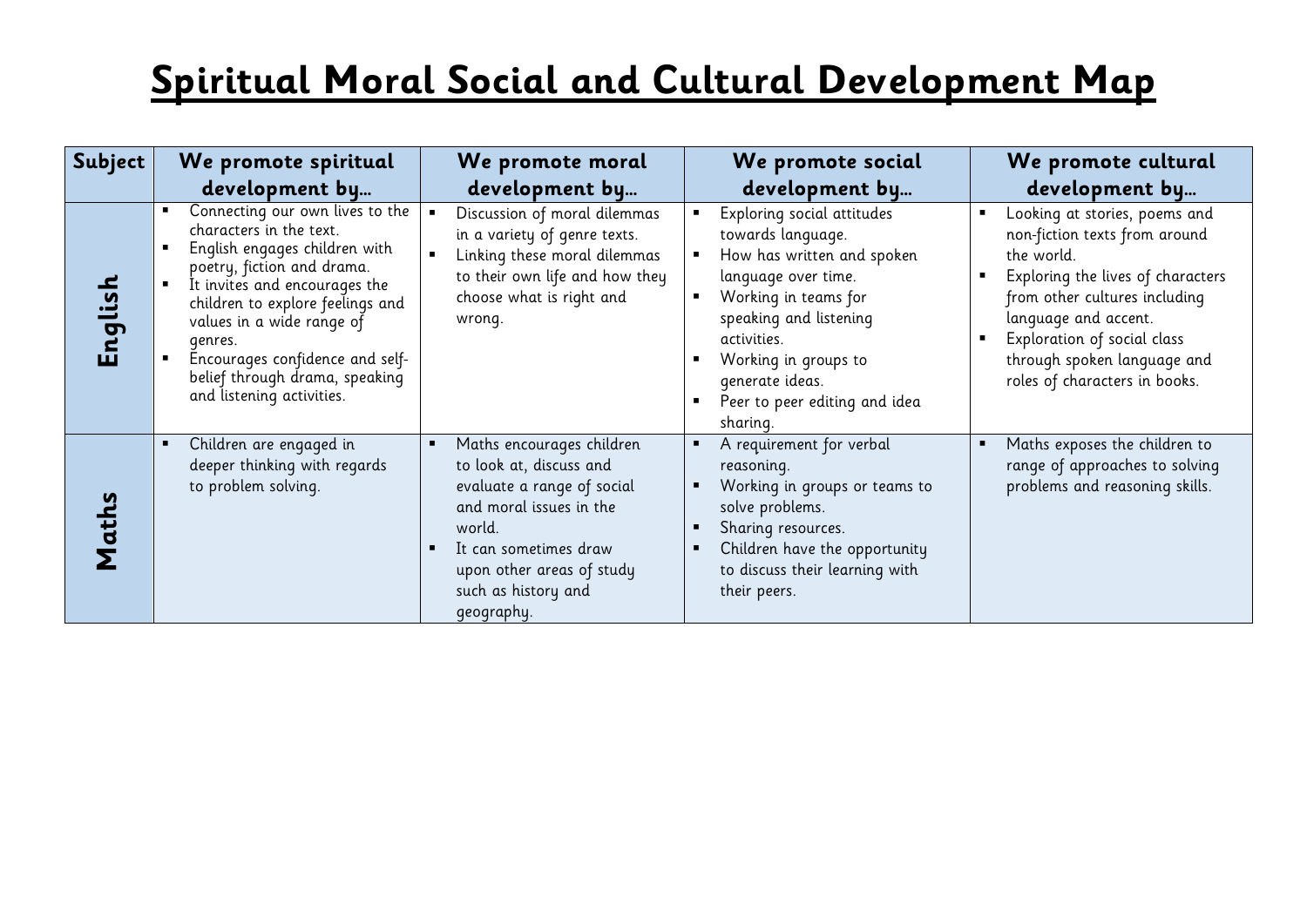| Science                         | Year 6 look at evolution and<br>how Darwin's theories rocked<br>religion.<br>Harvest Assembly.<br>Easter/Spring celebrations.<br>Celebrating new life.<br>Creating awe and wonder<br>across all age ranges through<br>experiments and investigating.<br>Raising aspirations of children<br>through giving them awareness<br>of science careers. | Children are encouraged to<br>п<br>think about the impact of<br>science on the world in many<br>different ways.                                                                                                                                | Developing skills for finding<br>п<br>solutions working as a team.<br>Science award given out termly.<br>$\blacksquare$                                                                                                                                                                                                                   | Children are encouraged to<br>look at future prospects and<br>how scientific skills will help<br>them in everyday lives and the<br>wider world.                                                                               |
|---------------------------------|-------------------------------------------------------------------------------------------------------------------------------------------------------------------------------------------------------------------------------------------------------------------------------------------------------------------------------------------------|------------------------------------------------------------------------------------------------------------------------------------------------------------------------------------------------------------------------------------------------|-------------------------------------------------------------------------------------------------------------------------------------------------------------------------------------------------------------------------------------------------------------------------------------------------------------------------------------------|-------------------------------------------------------------------------------------------------------------------------------------------------------------------------------------------------------------------------------|
|                                 | Expressing their feelings<br>through media.<br>Exploring how art makes them<br>feel and why.<br>Creating art in the style of<br>other artists.                                                                                                                                                                                                  | Debating what is and isn't<br>art. Why do the children<br>think that?<br>Using art to discuss real life<br>$\blacksquare$<br>moral dilemmas.                                                                                                   | Children to discuss and share<br>$\blacksquare$<br>their personal opinions about<br>art work.<br>Children work in groups or<br>teams to create and collective<br>piece of work.<br>Children generate ideas<br>together.<br>Discuss what art might be<br>trying to explain to use with<br>regards to social issues now<br>and in the past. | Looking at and exploring<br>art and artists from<br>different countries and<br>cultures.<br>Comparing what can be<br>seen in art pieces from<br>around the world and<br>discuss the issues that<br>would make them different. |
| <u>ης</u><br>echnolog<br>lesign | Creative thinking and<br>innovation encourages the<br>children to discover new<br>talents.<br>Builds self-confidence and<br>belief in their own abilities.<br>Encourages the use of<br>creative instincts.                                                                                                                                      | Moral dilemmas discussed with<br>the creation of new products<br>and new technology.<br>What is the impact on the<br>environment with the new<br>product that is being made?<br>Consider environmental issues<br>$\blacksquare$<br>and impact. | Health and safety of yourself and<br>others with tools and<br>instruments.<br>Encourage group and team<br>efforts; sharing ideas and<br>compromising.<br>Peer evaluation on products<br>made.                                                                                                                                             | Industrial routes- what has<br>$\blacksquare$<br>already been made, other<br>products currently on the market?<br>What similar products are<br>available in other countries - why<br>are they different?                      |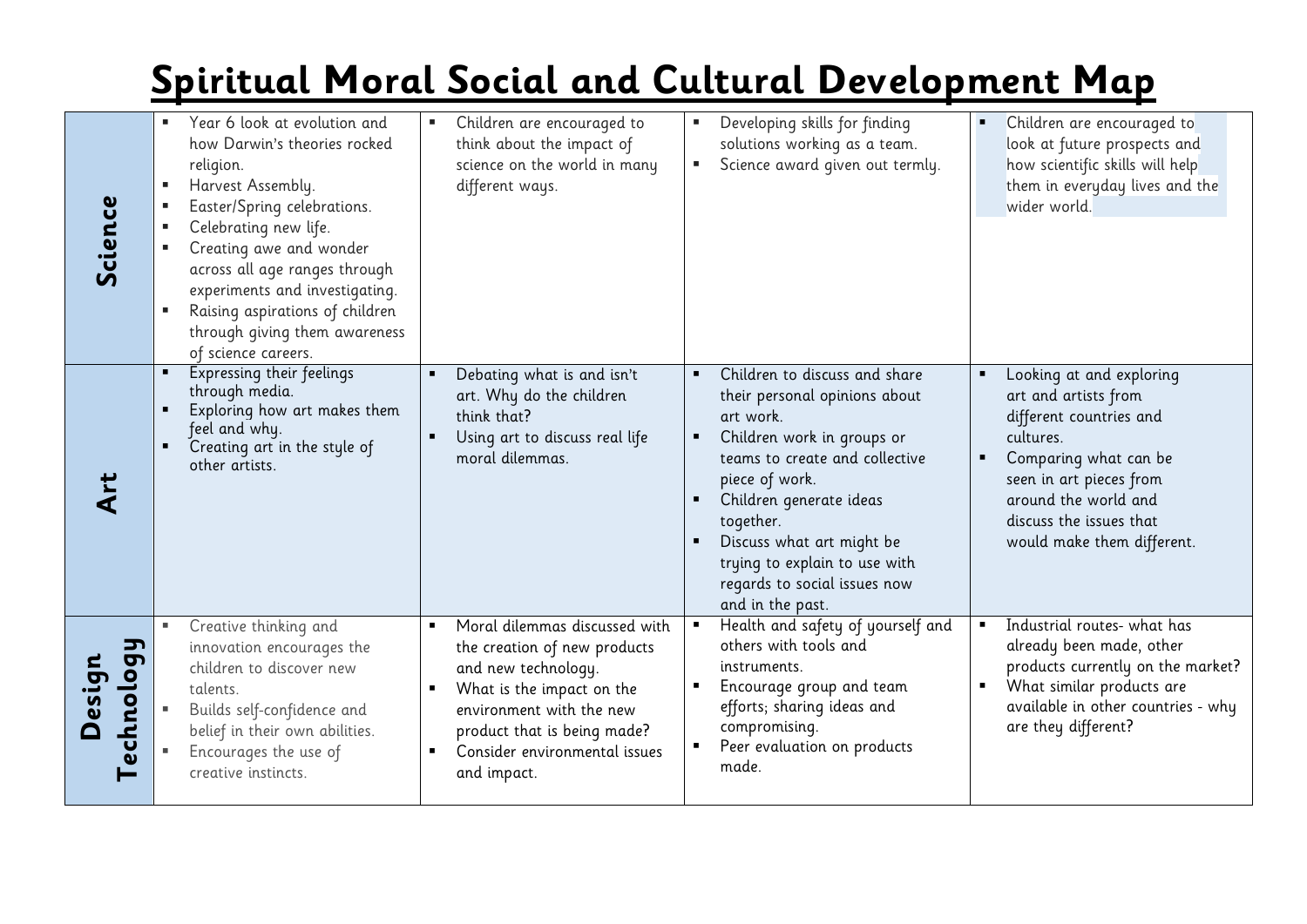| Computing | How can technology bring<br>٠<br>rapid benefits to discussions<br>and tolerance of pupil's<br>beliefs?<br>Children are exposed to the<br>٠<br>limitations and the abuse of<br>the internet where they<br>question and justify aims,<br>values and principles of<br>their own and other's belief<br>systems<br>Reflection of awe and<br>٠<br>wonder about the<br>achievements in Computing.<br>Responsibilities and<br>$\blacksquare$<br>possibilities today and in<br>the future.<br>How computers can perform<br>$\blacksquare$<br>better in certain activities<br>than people.<br>Praise and achievement in<br>٠<br>lessons | Misuse and access rights to<br>personal data.<br>Draw conclusions through<br>evidence rather than their<br>preconceptions<br>Effects of social networking<br>and the consequences of cyber<br>bullying;<br>Legal aspects of ICT including<br>the Data Protection Act,<br>Computer Misuse Act and<br>Copyright legislation.<br>Implications of file sharing and<br>downloading illegally and the<br>penalties for engaging in this<br>type of activity. Students also<br>consider the moral aspects<br>of developments in<br>technology | Completing group work<br>including practical activities<br>with other children.<br>To explore and understand<br>social media and the<br>advantages that these sites<br>can bring as well as the<br>problems that can arise<br>including cyber bullying.<br>Developing respect for the<br>ideas and opinions of others<br>in their team when partner<br>working etc.<br>$\blacksquare$<br>Team working skills through<br>collaborative work and<br>research.<br>Team and individual roles<br>that they have to play.<br>Express themselves clearly<br>$\blacksquare$<br>and to communicate. | How developments in technology<br>$\blacksquare$<br>have changed our culture<br>The rise in social networking<br>sites<br>The ability to communicate<br>$\blacksquare$<br>instantly across National and<br>International borders. - breaking<br>through of linguistic and cultural<br>barriers. (Translation tools and<br>immersive reader) |
|-----------|-------------------------------------------------------------------------------------------------------------------------------------------------------------------------------------------------------------------------------------------------------------------------------------------------------------------------------------------------------------------------------------------------------------------------------------------------------------------------------------------------------------------------------------------------------------------------------------------------------------------------------|----------------------------------------------------------------------------------------------------------------------------------------------------------------------------------------------------------------------------------------------------------------------------------------------------------------------------------------------------------------------------------------------------------------------------------------------------------------------------------------------------------------------------------------|--------------------------------------------------------------------------------------------------------------------------------------------------------------------------------------------------------------------------------------------------------------------------------------------------------------------------------------------------------------------------------------------------------------------------------------------------------------------------------------------------------------------------------------------------------------------------------------------|---------------------------------------------------------------------------------------------------------------------------------------------------------------------------------------------------------------------------------------------------------------------------------------------------------------------------------------------|
| anguages  | Exploring new language and<br>vocabulary. Awe and wonder.<br>Children are encouraged to<br>$\blacksquare$<br>express themselves in the<br>target language.                                                                                                                                                                                                                                                                                                                                                                                                                                                                    | Acceptance of other people's<br>language and culture.<br>Children are encouraged to<br>explore, discuss and evaluate<br>the moral dilemmas in other<br>countries/cultures.<br>Recognise and celebrate<br>cultures within our school<br>family.                                                                                                                                                                                                                                                                                         | Encouraging a collaborative<br>approach to learning.<br>Children regularly are encouraged<br>$\blacksquare$<br>to hold conversations in the<br>target language.                                                                                                                                                                                                                                                                                                                                                                                                                            | Exposing children to a foreign<br>language and culture.<br>Promote internationalism and<br>their place and role in the world.                                                                                                                                                                                                               |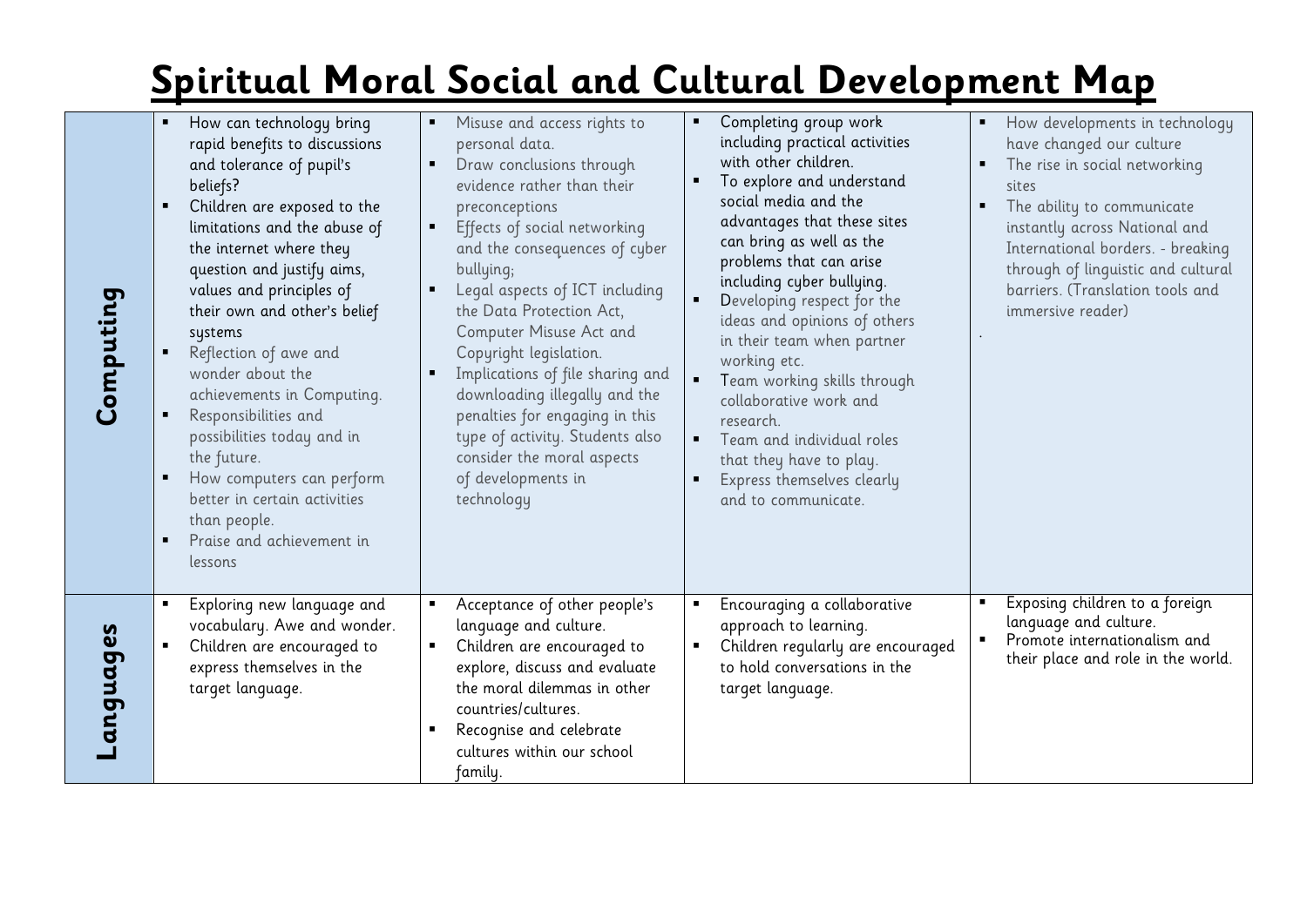| Geography | Promotes and sense of wonder<br>and fascination with human<br>and physical aspects of the<br>world.<br>Creating an understanding of<br>$\blacksquare$<br>scale- how small changes in<br>climate can have far reaching<br>consequences.<br>Understand that all life in<br>linked and creates the<br>processes that make Earth the<br>only habitable planet.                                                                                                                 | Exploring and discussing a<br>range of Geographical moral<br>dilemmas:<br>How the development of<br>cities has affected wild-<br>life.<br>How different countries<br>tackle and ever increasing<br>population.<br>Poverty.<br>Environmental issues<br>surrounding importing<br>goods from other<br>countries.                                                                 | Social issues are common<br>themes within Geography.<br>It is important for the children<br>to work together and out of<br>school to help tackle the issues<br>raised such as global warming.                                                                                        | How can different cultures and<br>beliefs have an impact on the<br>environment and human issues?<br>Children study different places<br>around the world and are<br>introduced to their culture and<br>customs.<br>Children develop their humility<br>and begin to understand that the<br>world is a global community. |
|-----------|----------------------------------------------------------------------------------------------------------------------------------------------------------------------------------------------------------------------------------------------------------------------------------------------------------------------------------------------------------------------------------------------------------------------------------------------------------------------------|-------------------------------------------------------------------------------------------------------------------------------------------------------------------------------------------------------------------------------------------------------------------------------------------------------------------------------------------------------------------------------|--------------------------------------------------------------------------------------------------------------------------------------------------------------------------------------------------------------------------------------------------------------------------------------|-----------------------------------------------------------------------------------------------------------------------------------------------------------------------------------------------------------------------------------------------------------------------------------------------------------------------|
| History   | Encourages a sense of<br>$\blacksquare$<br>curiosity and mystery of how<br>and why events happened.<br>What would be different now<br>$\blacksquare$<br>if things had happened<br>differently?<br>Pupils are encouraged to<br>explore the role played by<br>important individuals, for<br>good or ill, in the shaping of<br>the world we live in.<br>Pupils reflect on different<br>$\blacksquare$<br>interpretations of the past and<br>how they have been arrived<br>at. | Consider and comment on<br>$\blacksquare$<br>moral dilemmas and<br>questions.<br>Is that happened in the past<br>acceptable today? If not, why<br>not?<br>Encouraged to show<br>$\blacksquare$<br>compassion for people facing<br>dilemmas and empathise with<br>their decisions.<br>Notations of right and wrong<br>are explored around events<br>that happened in the past. | Explore the similarities and<br>differences between past and<br>present societies.<br>Explore why we are fortunate to<br>live in the modern world.<br>How did other cultures have an<br>impact on what we know to<br>Britain today?<br>Collaborative and team work in<br>activities. | Encouraged to gain an<br>understanding of and empathise<br>with people from different cultural<br>backgrounds.<br>Pupils develop a better<br>understanding of our multicultural<br>society through studying links<br>between local, British, European<br>and World history.                                           |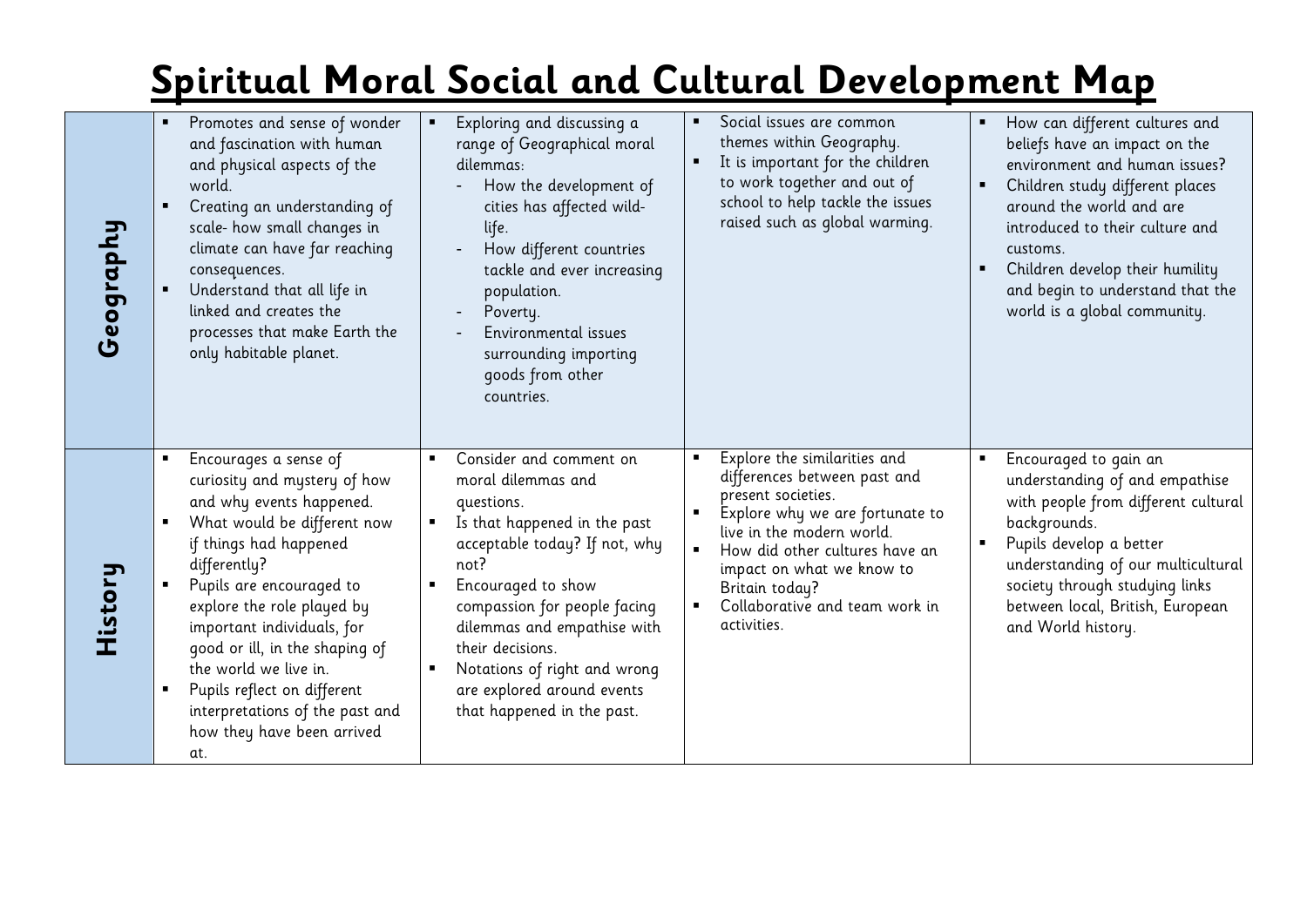- Ability to be reflective about their own beliefs, religious or otherwise and use this to create and choose music.
- Sense of enjoyment and fascination in learning about themselves, others and the world around them.
- Use of imagination and creativity in their learning.

**Music**

 Willingness to reflect on their experiences.

- Ability to recognise the difference between right and wrong- lyrics and music and the theory behind the music or song.
- **Understanding of the** consequences of their behaviour and actions.
- **Interest in investigating and** offering reasoned views about moral and ethical issues in music and being able to understand and appreciate the viewpoints of others on these issues.
- Use a range of social skills in different contexts, including working and socialising with pupils from different religious, ethnic and socioeconomic backgrounds.
- Willingness to participate in a variety of communities and social settings, including by volunteering, cooperating well with others and being able to resolve conflicts effectively.
- **Acceptance and engagement with** the fundamental British values
- **Looking at and exploring** music, songs, composers and artists from different countries and cultures.
- Comparing what can be heard and interpreted from music and lyrics from around the world and discuss the issues that would make them different.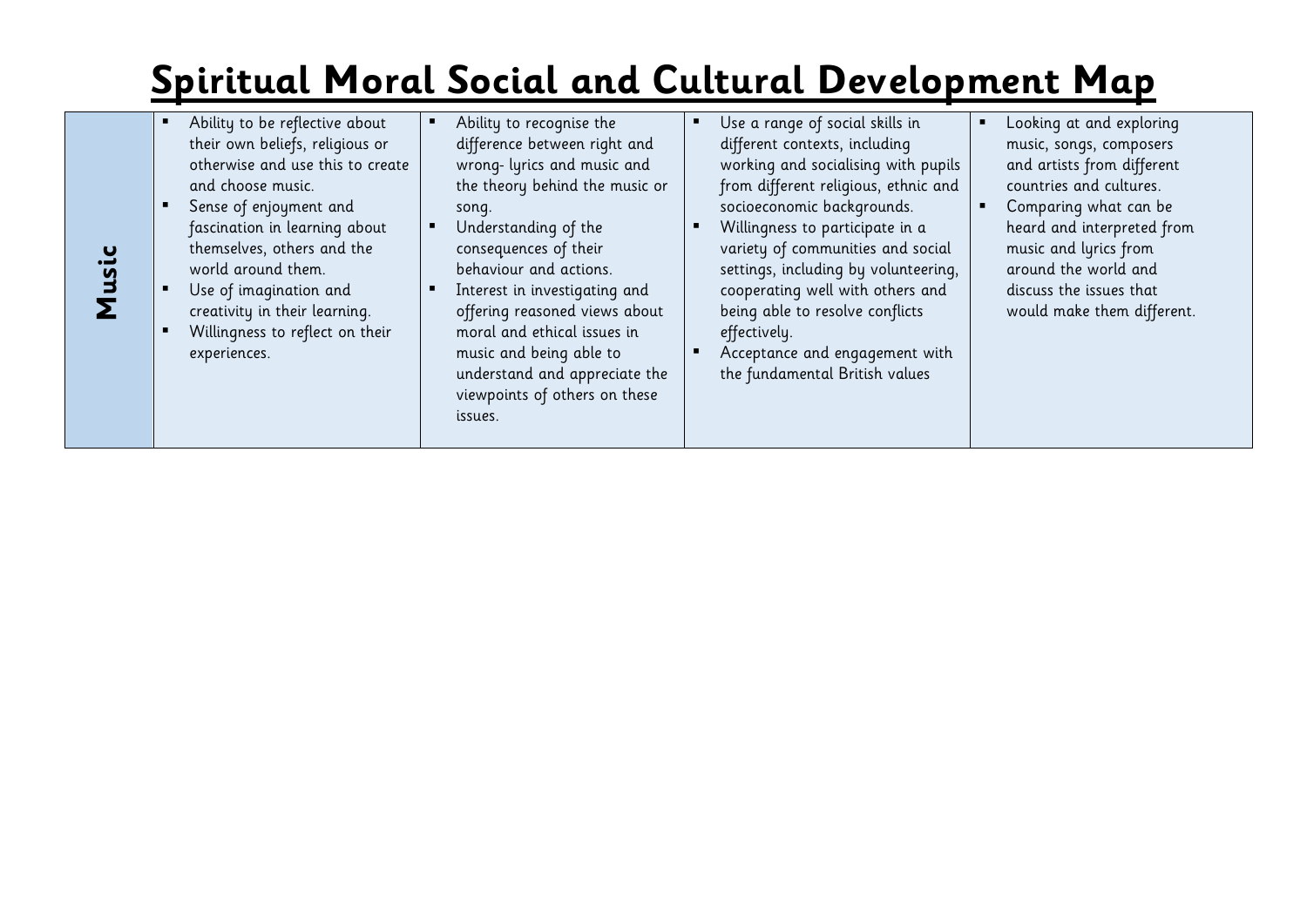| Understand how to overcome<br>Understand the difference<br>Understanding the Olympics for<br>Identify the importance of having<br>friends and know what<br>different cultures and traditions.<br>challenges with determination<br>between fair/unfair.<br>Begin to set goals and identify<br>characteristics make a good friend.<br>Take part in traditional<br>and perseverance<br>Listen to advice on how to<br>if their targets have been met.<br>Explain how confidence can<br>games/activities of different |
|------------------------------------------------------------------------------------------------------------------------------------------------------------------------------------------------------------------------------------------------------------------------------------------------------------------------------------------------------------------------------------------------------------------------------------------------------------------------------------------------------------------|
|------------------------------------------------------------------------------------------------------------------------------------------------------------------------------------------------------------------------------------------------------------------------------------------------------------------------------------------------------------------------------------------------------------------------------------------------------------------------------------------------------------------|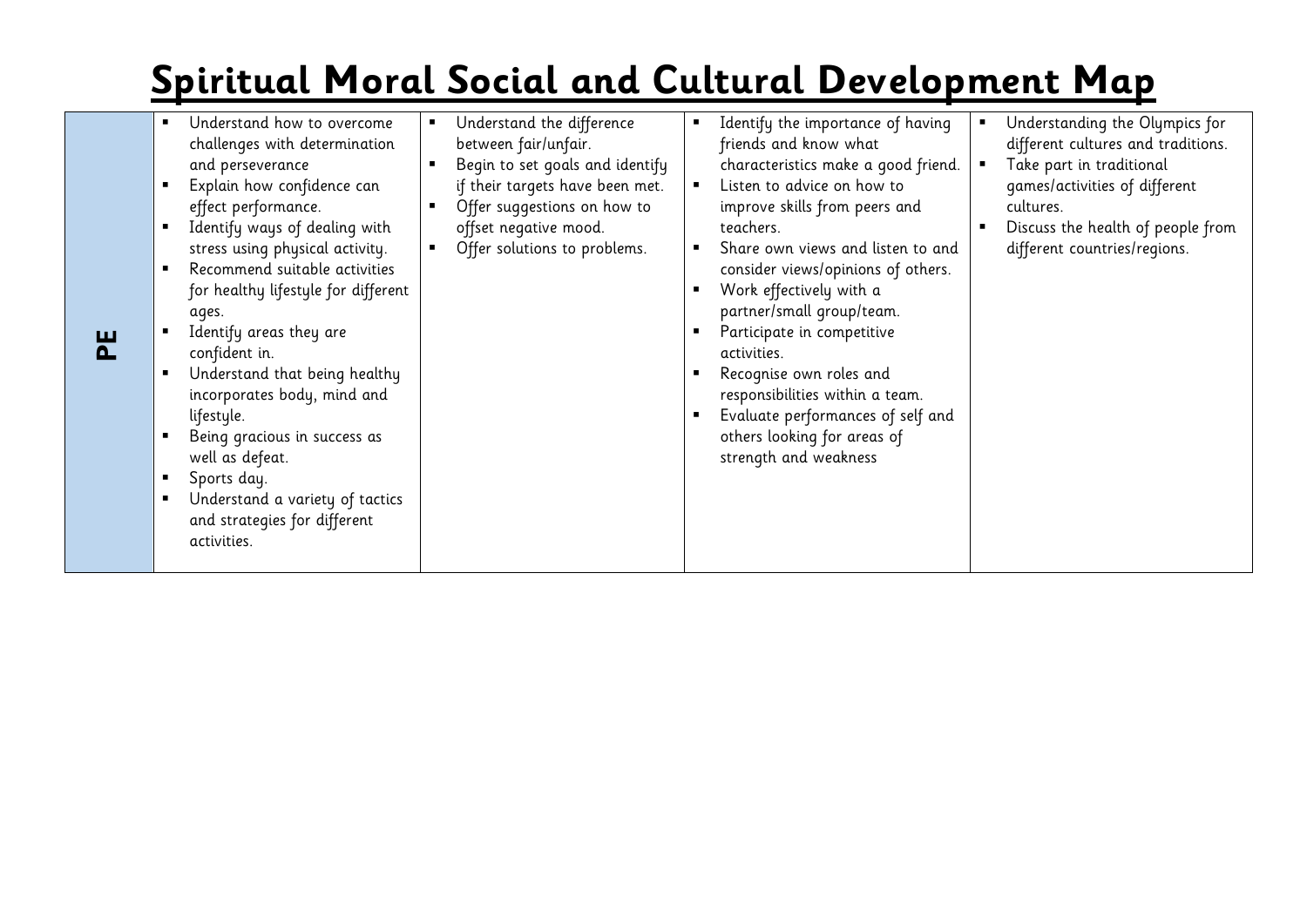| PHSE | Engage children with a range<br>of mindfulness activities.<br>Children explore a range of<br>feelings and values across a<br>range of situations and<br>scenarios through role play,<br>story-telling and discussions.<br>Learning and understanding<br>physical development at<br>appropriate stages.<br>Understanding human<br>sexuality, reproduction,<br>emotions and relationships. | Children are encouraged to<br>٠<br>look at, discuss and evaluate<br>a range of moral issues based<br>on different case studies and<br>scenarios.<br>Children discuss what is right<br>and wrong and connect this<br>the British Value; Rule of<br>Law.<br>Learning the importance of<br>values and individual<br>conscience and moral<br>considerations.<br>Learning the value of family<br>life, marriage, and stable and<br>loving relationships for the<br>nurture of children.<br>Learning the value of respect,<br>love and care.<br>Exploring, considering and<br>understanding moral<br>dilemmas.<br>Developing critical thinking as<br>part of decision-making. | Providing the children with<br>an environment in which<br>they can share their views<br>and feel safe.<br>Children are encourage to<br>listen to and value the<br>beliefs and opinions of<br>others.<br>Learning to manage<br>emotions and relationships<br>confidently and sensitively.<br>Developing self-respect and<br>empathy for others.<br>Learning to make choices<br>based on an understanding<br>of difference and with an<br>absence of prejudice.<br>Developing an appreciation<br>of the consequences of<br>choices made.<br>Managing conflict and<br>learning how to recognise<br>and avoid exploitation and<br>abuse. | $\blacksquare$<br>$\blacksquare$ | Children are exposed to wide<br>range of experiences and<br>situations and they can be<br>explored from other people's<br>points of view.<br>Exploring, improving<br>understanding of and showing<br>respect for different faiths and<br>cultural diversity- this may<br>arise where pupils from other<br>cultures may have opposing<br>views to that of what is being<br>taught. |
|------|------------------------------------------------------------------------------------------------------------------------------------------------------------------------------------------------------------------------------------------------------------------------------------------------------------------------------------------------------------------------------------------|-------------------------------------------------------------------------------------------------------------------------------------------------------------------------------------------------------------------------------------------------------------------------------------------------------------------------------------------------------------------------------------------------------------------------------------------------------------------------------------------------------------------------------------------------------------------------------------------------------------------------------------------------------------------------|--------------------------------------------------------------------------------------------------------------------------------------------------------------------------------------------------------------------------------------------------------------------------------------------------------------------------------------------------------------------------------------------------------------------------------------------------------------------------------------------------------------------------------------------------------------------------------------------------------------------------------------|----------------------------------|-----------------------------------------------------------------------------------------------------------------------------------------------------------------------------------------------------------------------------------------------------------------------------------------------------------------------------------------------------------------------------------|